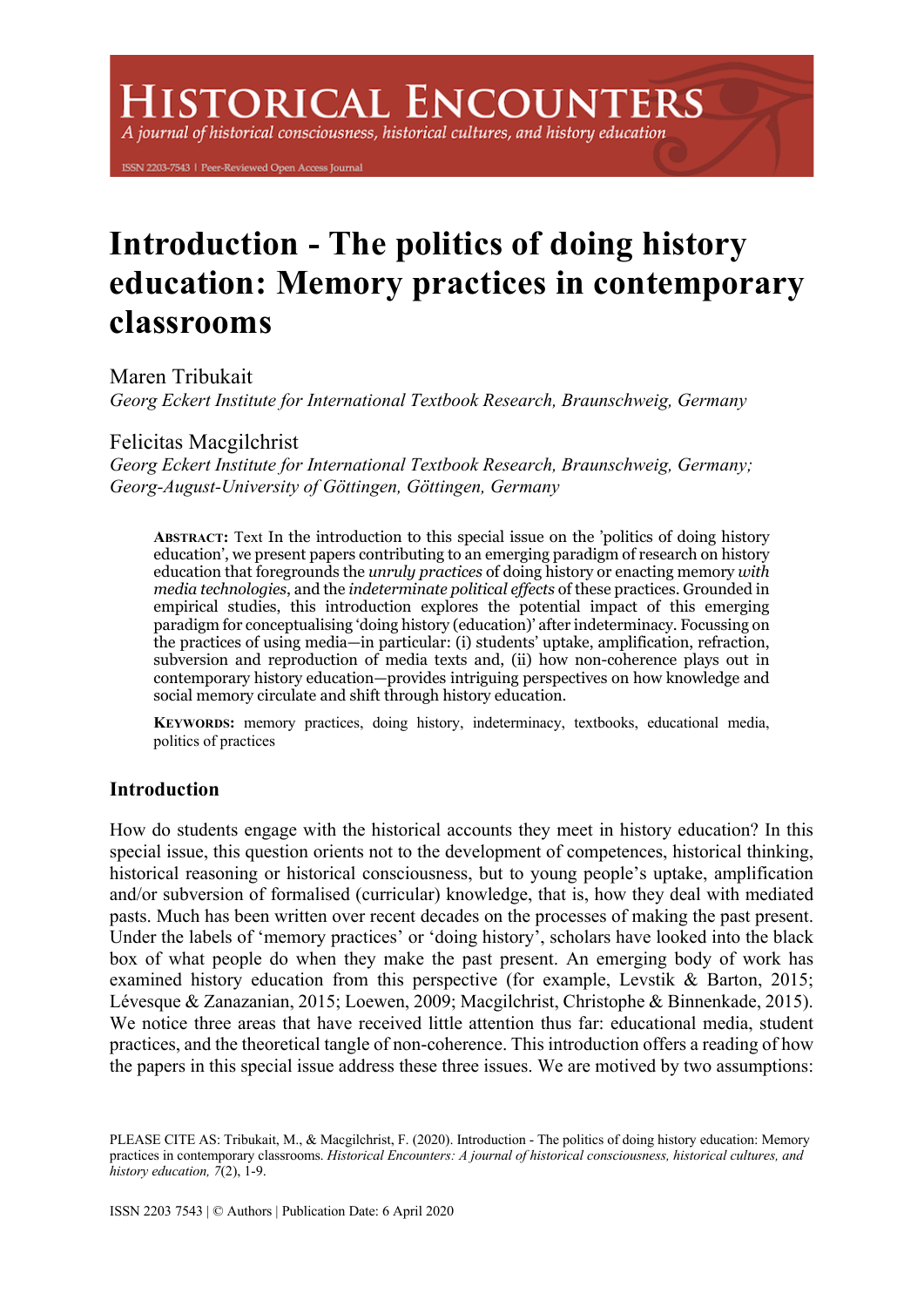First, empirically, to increase our understanding of history education, research needs to pay more attention to material-semiotic media practices. Since historical accounts are always presented in media formats, these practices are key to how history is done and memory enacted. Second, more politically, to interrupt hegemonic discourses, we need to take into consideration the likelihood that students will often ascertain and then amplify dominant discourses, even if teachers, the designers of teaching materials or other stakeholders aim to foster a critical approach.

A core tenet of history education holds that it is, to a certain extent, determinable and coherent: curricula, textbooks and other educational media shape the content and practices of classroom teaching and learning; teachers plan courses and lessons; students attain predefined learning outcomes. If we could not aim history education at determinable outcomes, then how could we support students' learning? Yet at the same time, a key principle of history education is that history is a constructed and open-ended process. Contemporary learning theories also prioritise students' own knowledge construction, their independent ways of making sense of the past, and an open, affective engagement with multiple perspectives. In this view, the outcomes of history education are more indeterminate, unruly and non-coherent.

This paradox – between input planning and outcome indeterminacy – sits at the heart of formal education. The 'beautiful risk' of education is that we cannot determine outcomes; that teachers give so much more than input, and students do so much more than learn (see Biesta, 2013). Will students take up mainstream views? Will their independent appraisal of diverse perspectives reproduce societal discourse? Will students 'do' unusual, alternative, marginal histories and enact postcolonial, postmodern or white supremacist social memories? Will teachers open space for heterogeneous interpretations, embracing epistemic or ontological noncoherence? Moreover, at which point will they stop their students and let them rehearse dominant interpretations of history again? How do retirees reflect on the history they learnt in elementary school? Do educational materials hold together different pasts? To explore these and related questions, the papers in this special issue engage, primarily through qualitative research methods, with the politics and practices of making the past present.

Without claiming that this special issue is grounding a new paradigm, we want to make the more humble claim that the papers provide novel insights into an emerging paradigm, which foregrounds these *unruly practices* of doing history or enacting memory *with media technologies*, and the *indeterminate political effects* of these practices. These insights are empirically grounded in several international settings (Armenia, Canada, Chile, China, Czechoslovakia, Czech Republic, Germany), utilising a range of methods, and orienting to different media used in history education. In this introduction, we introduce the papers through their contribution to this nexus of unruly practices, media technologies and indeterminate political effects. Our goal is to explore the potential impact of this emerging paradigm for conceptualising 'doing history (education)' after indeterminacy. Focussing on the practices of using media—in particular: (i) *students'* uptake, amplification, refraction, subversion and reproduction of media texts and, (ii) how *non-coherence* plays out in contemporary history education—provides intriguing perspectives on how knowledge and social memory circulate and shift through history education.

#### **The politics of practices**

This special issue arose from in-depth discussions on 'doing' history education at an international symposium on the politics of memory practices.<sup>1</sup> The focus lay on how the past is enacted and performed in contemporary history education, with a special focus on the role of media. Central themes from these discussions are reflected in the following papers, from the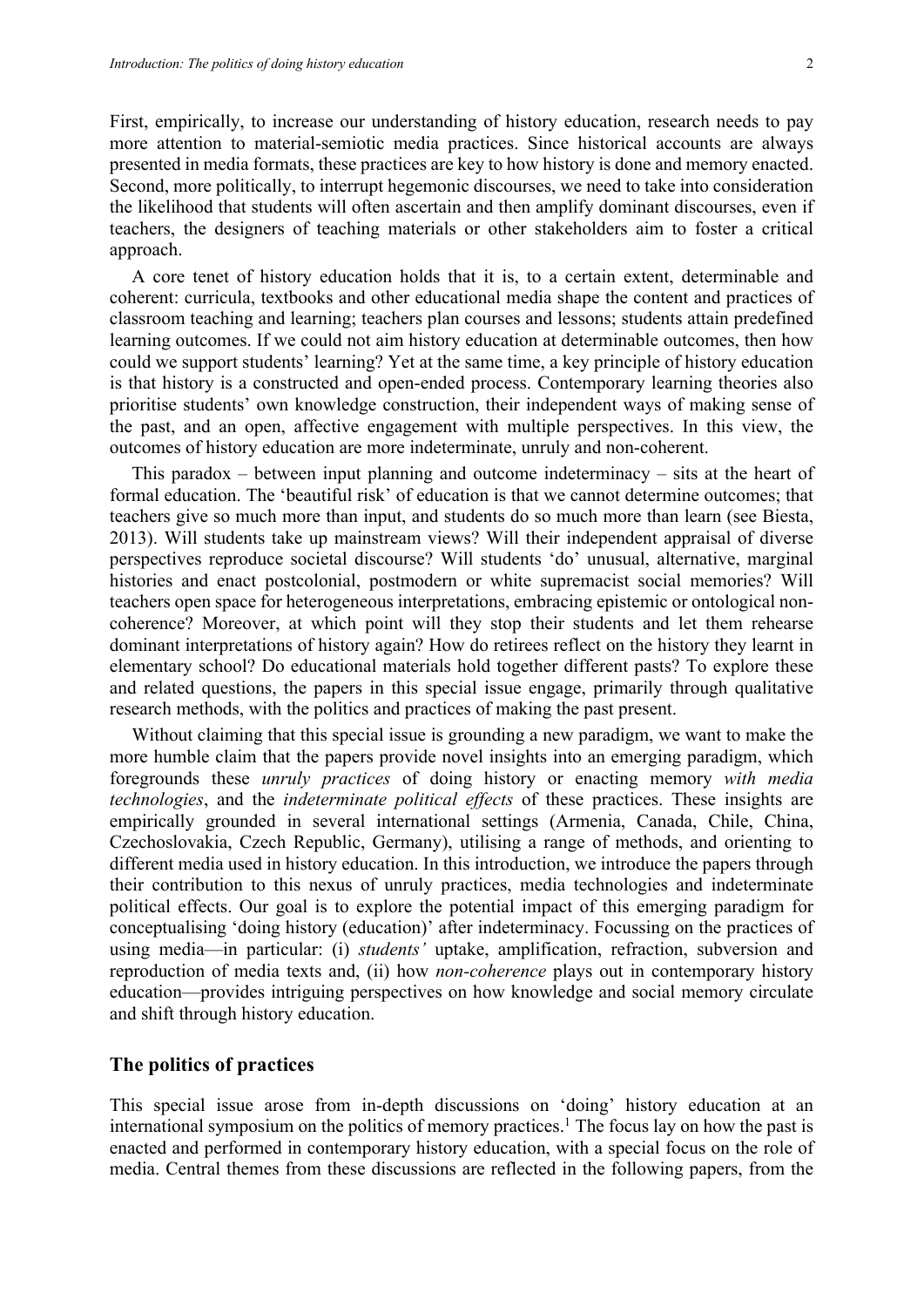ambivalent coproduction of truths, priorities and affects, to the contested role of eyewitnesses and technological mediations of eyewitness accounts, and the complex tensions, interconnections and interruptions when classroom practices spill out into everyday life. In this 'doing' of history or memory, school texts are interwoven into the formation of subjectivities and vice versa, students' becomings are woven into school life.

Doing history, doing memory and indeed 'doing school' (Keßler, 2017) refers to a complex dynamic among, for instance, roles (teacher, student, advisor, head teacher), materialities (desks, pencil cases), temporalities (45-minute classes, breaks), locations (canteens, classrooms, school yards), sounds (bells, loudspeaker announcements), visuals (posters, signs) and, especially relevant for this special issue, media technologies (textbooks, tablets, computers, blackboards). Each school subject is enacted into being through specific materialsemiotic practices, for example, chemistry through lab coats and test-tubes, history through textbooks and hand gestures towards chronological diagrams where arrows show time moving 'forwards' from left to right (Ahlrichs, 2019).

Research on practices, however, often neglects the *content*, and thus the *political*, of teaching and learning: with which issues are students engaging as they are *becoming* and *doing* and *enacting* and *performing*? The politics of memory practices (the politics of doing history) lie, we suggest, precisely at the intersection of the ways specific contents/issues are presented in media and the ways in which they are enacted in situ. The papers address this gap by bringing together a sensibility to memory practices or doing history, and to the specificity of the (contested or contestable) issues at stake. The focus lies on the politics of making the past present when we are talking about twentieth century communism in Czechoslovakia, human rights violations in Chile, genocide in Armenia, Czechoslovakia under Nazi occupation, Eurocentrism, racism and nationalism in Germany, or communist role models for moral behaviour in China. These pasts are made present though the active use of textbooks, gaming simulations, primary school songs, and other media used in schools. Their politics lies in the potential of these practices to normalise or interrupt dominant discourses, to raise awareness for alternative histories, and to hold together apparently dissonant memories.

## **Shifting understandings of history education**

The background to our focus on the politics of practice is formed by the shifting understandings over recent decades of what history education *is* and what history education *is for*. Modern history education in schools has always already been political insofar as it was designed to shape loyal citizens. Scholars have pointed to a paradigm shift from a 'romantic' to an 'enlightened' or disciplinary approach (for example, Carretero, 2017): With the rise of nation states since the late eighteenth century, history education became an important space where the national master narrative was conveyed to young people. The corresponding medium of this 'romantic' approach to history education was the history textbook, which told the nation's history through long lists of dates and names. This approach has been challenged in many countries since the 1970s by an 'enlightened' or disciplinary approach, which encourages students to think critically, look at different perspectives and understand the complexity of history. In contrast to the 'romantic' approach, this 'enlightened' approach did not aim to convey a narrative, but to teach students how to think historically. Textbooks changed accordingly, and included many textual and visual sources with multiple perspectives that could be used as evidence when constructing or deconstructing historical narratives. This enlightened approach was framed as an emancipatory undertaking, but at the same time also shaped a certain type of citizen, including encouraging the critical capacities deemed necessary in liberal democracies of the late twentieth century (Barton & Levstik, 2004).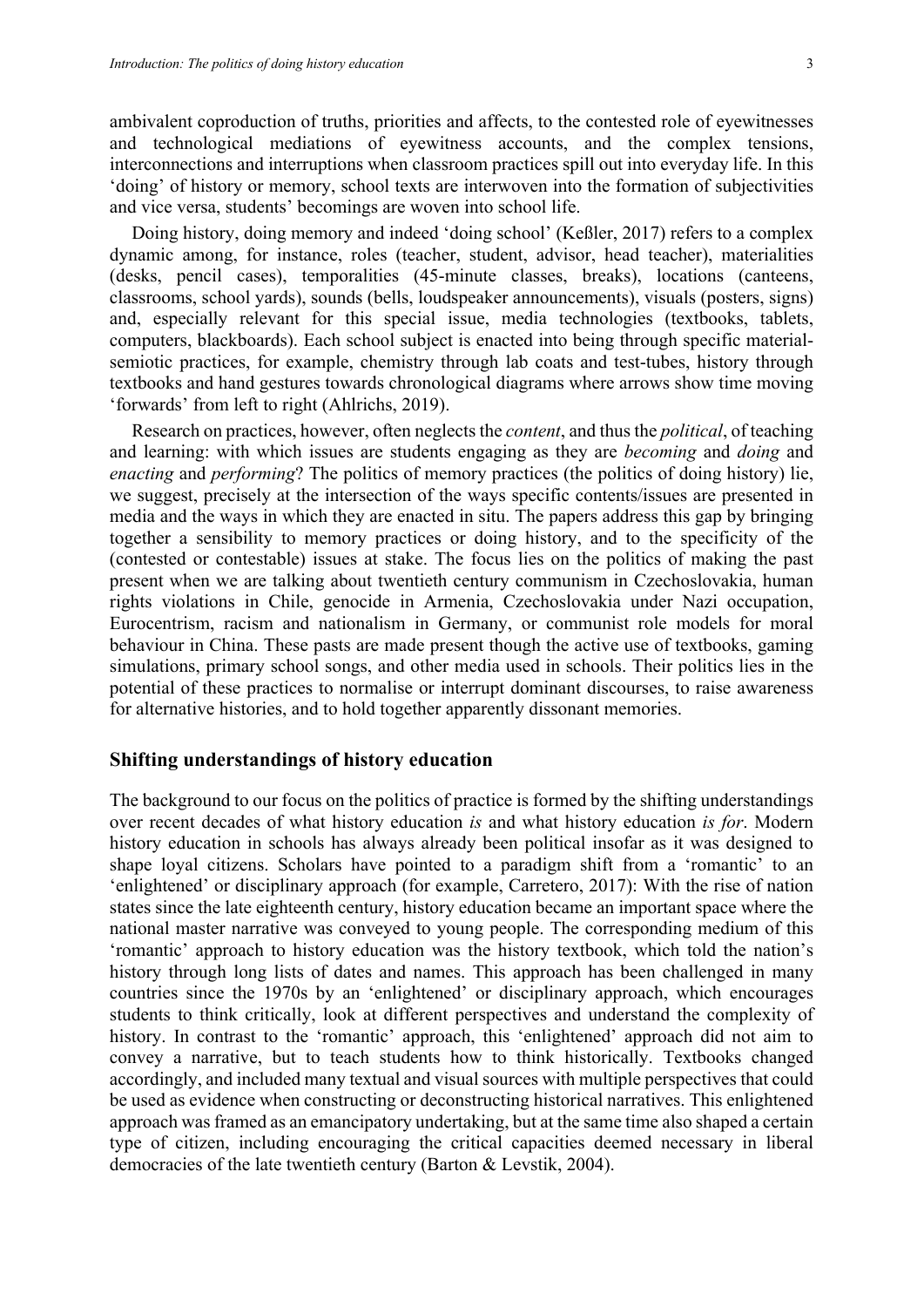While critical disciplinary thinking is still the guiding principle of state-of-the-art history teaching, this approach has been questioned for several reasons. First, empirical research has shown the difficulties of teaching students historical thinking (Borries et al., 2005). Second, its 'enlightened', orderly, dispassionate character might alienate and silence students who have strong emotional ties to a particular version of the past (Chikoko et al., 2011; McCully, 2012). Third, in practice, despite attempts by textbook authors and teachers to undo the master national narrative, students have been shown to pick up and reproduce the national(ist) narratives they meet in history education (Mielke, 2019). Students' unruly practices overflow and undermine any expectations of how they should engage with history education.

#### **Unruly media practices: Doing history education after indeterminacy**

This space of unruly media practices is where this special issue joins the conversation. As noted above, a slew of books and papers have discussed the performative dimension of history in recent decades. Historians and history educators agree that history is constructed, and that historical accounts are contingent, selective narratives written from powerful positions, often with particular functions in mind. Nevertheless, it is still a challenge to teach students that even the most apparently objective history is entangled with genre conventions, power, ideology, interests, motivations, exclusions, inclusions, control, identities and politics. The implications of embracing non-coherence and the indeterminate effects of teaching or media have not yet been the focus of discussions on 'doing history' in education.

#### *Theoretical groundwork*

Recent poststructuralist, postmodern or new materialist theorising has argued against a straightforwardly individual or humanistic understanding of meaning-making. Meaning is made not by people, but by networks of human and more-than-human actants, by socio-material assemblages or material-semiotic enactments. Laying their differences aside for this overview, these theoretical positions argue that the agency of things and/or assemblages should be recognised; human agency is discursive agency, emerging from political processes of subjectivation and social positioning. One key point we take is that 'non-coherence' is not 'incoherence':

Let's emphasise this again: we are saying that [practices] are *non*-coherent, not *in*-coherent. 'Incoherence' is a normative label, a term of opprobrium, a way of talking about failed coherences. But this is *not* what we're saying. Quite differently, we're suggesting that different 'logics' are always at hand: not that this is a bad. Or, to put it differently, we're saying that the world, even the 'modern world', is *fuzzy* and that it always has been. The challenge is to find ways of thinking and understanding this (Law et al, 2013, p. 3, emphasis in original).

Johanna Ahlrichs' dissertation abstract, *Making the past present: The politics of materialsemiotic practices in the history classroom,* foregrounds the material, semiotic, symbolic and sensual dimensions of making the past present. Her two-year ethnography in a high school in Germany explored the performative micro-practices of making the past present in history classrooms, attending in particular to the political 'effectfulness' of apparently banal activities. By showing how the 'reality' of history is negotiated, she argues it is made solid, reliable and unambiguous, while also at times appearing abstract, flexible and ambivalent. Her analysis identifies practices of 'ordering' and 'disordering' in the classroom. She argues that the temporal associations enacted by teachers drawing arrows and students turning the page uphold traditional modernist notions of linear causality and chronological progress. However, cork/noticeboards, digital databases or online hypertext enact nonlinear associations, rupturing this linearity. Overall, this dissertation abstract suggests the manifold ways media technologies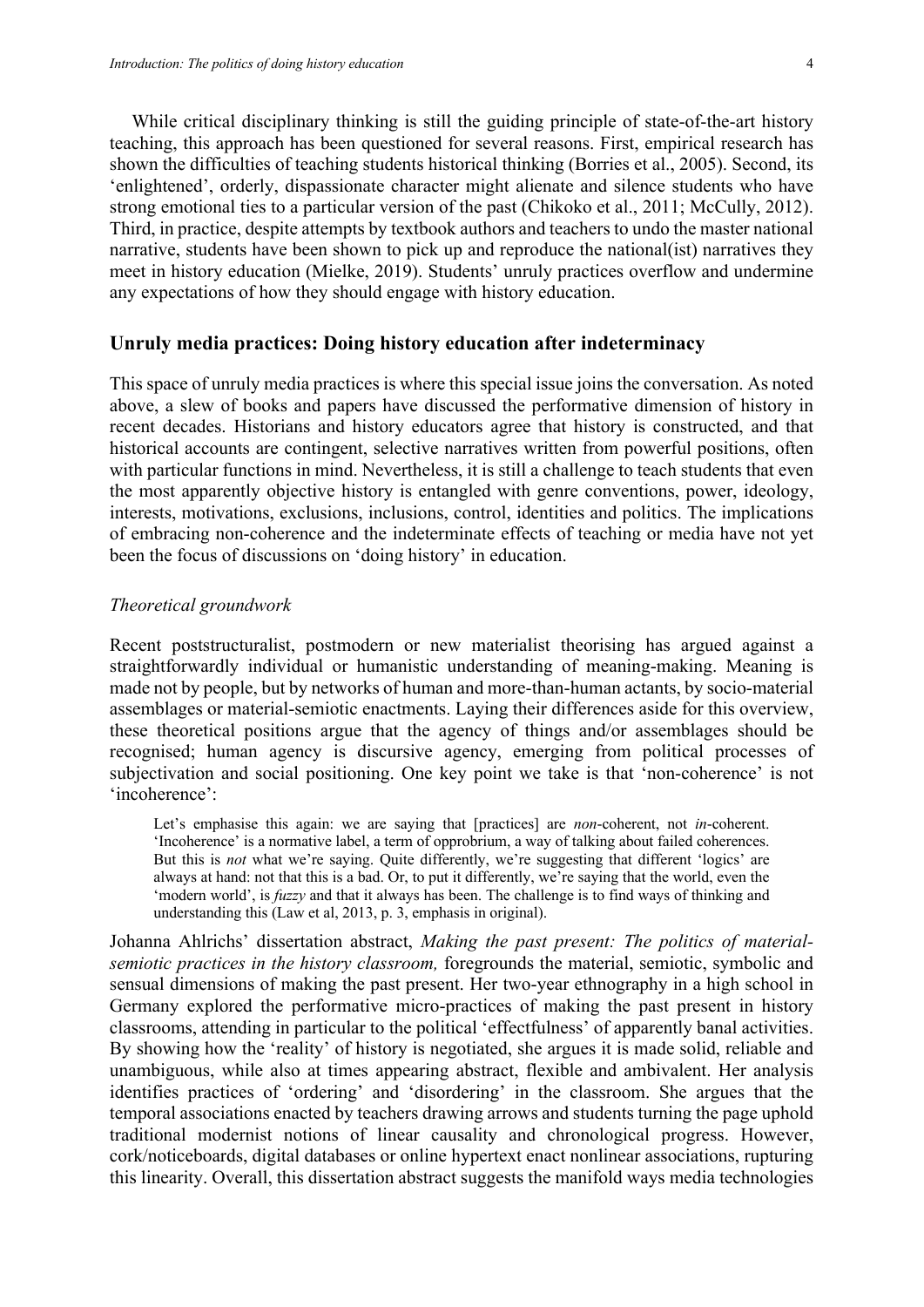enact different realities, orders and associations, by observing how different technologies, as part of micro-practices, unravel in multiple, indeterminate directions.

#### *Students: Adopting and amplifying societal discourse*

Three papers in this special issue shed light on students' uptake of the media used in schools. A third dissertation abstract is based on ethnographic fieldwork on teaching about colonialism in high school classrooms in Germany. In *The enacting of belonging and difference. An ethnographic discourse analysis*, Patrick Mielke describes research into how students adopt society's Eurocentric, nationalist and racist imaginaries in subtle, indirect and sometimes inadvertent ways. He attends carefully to how students pick up and reproduce these imaginaries, despite adult stakeholders' explicitly stated intentions to deconstruct Eurocentrism, nationalism and racism. By analysing curricula, textbooks, classroom practices, interviews with teachers, focus group discussions with students, informal chats in the school yard, and selected popular media accounts, Mielke illustrates how 'white' students refract key discursive elements from curricula and popular media to build an understanding of the world and hierarchical global power relations that support and perpetuate an understanding of Germany as 'white'. He reads this as students' narrative competence; despite their teachers' intention to critique colonialism, students successfully tease out—and amplify—the dominant echo of colonial discourse that continues to be implicitly socially acceptable in contemporary Germany.

Teresa Oteíza's linguistic analysis of classroom interactions also orients to the complex dynamics between officially sanctioned discourse and alternative accounts. In *Language resources to negotiate official and alternative memories of human rights violations in Chilean history: A study on classroom interactions*, Oteíza closely tracks the semantic waves in a classroom exchange among teacher and students, to examine how the teacher weaves images and text on a PowerPoint presentation with specialised and non-specialised language. The paper provides researchers with a sophisticated tool for analysing interactions and evaluations in history classrooms. Drawing on systemic functional linguistics and legitimation code theory, alongside observations, video analysis and interviews with the teacher and students, Oteíza is able to demonstrate how the teacher's decision to bring her personal political positioning on human rights violations into the classroom, unfolds as the class builds historical explanations and evaluations. When asked for their reflection on the class, students from across the political spectrum value Salvador Allende as a great leader and condemn the coup d'état. They disagree on how much detail (brutality, torture, and suffering) should be included in history classrooms. Thus, the paper not only shows how personal and social memories are reformulated into broader societal discourse on history, but also points to the double move in history education. On the one hand, despite the teacher's intention to help students make their own judgements, students across the board adopt the politics suggested by the classroom talk. On the other, students' personal and social memories can never be entirely tamed; they peek in at the edges when students evaluate their class.

Whereas Mielke and Oteíza analyse settings in which adult stakeholders' intentions are interrupted by students, Katherine Bischoping and Zhipeng Gao reflect on practices in which moral teachings resonate strongly with interviewees in China, in much the way they were intended, decades after their school years. In *'Learn from Lei Feng!' Education, social context, and generational memories of a Chines Communist hero*, Bischoping and Gao demonstrate the powerful influence of making the past present through songs, films, photographs, textbooks, illustrated storybooks, diaries and other media used in early education. The historic communist role mode, Lei Feng (1940-1962), despite changes to his role over the years, has consistently been used to teach altruism and self-sacrifice. The paper describes the different ways that four 'generations' (defined by age and education) engage with the way learning about Lei Feng has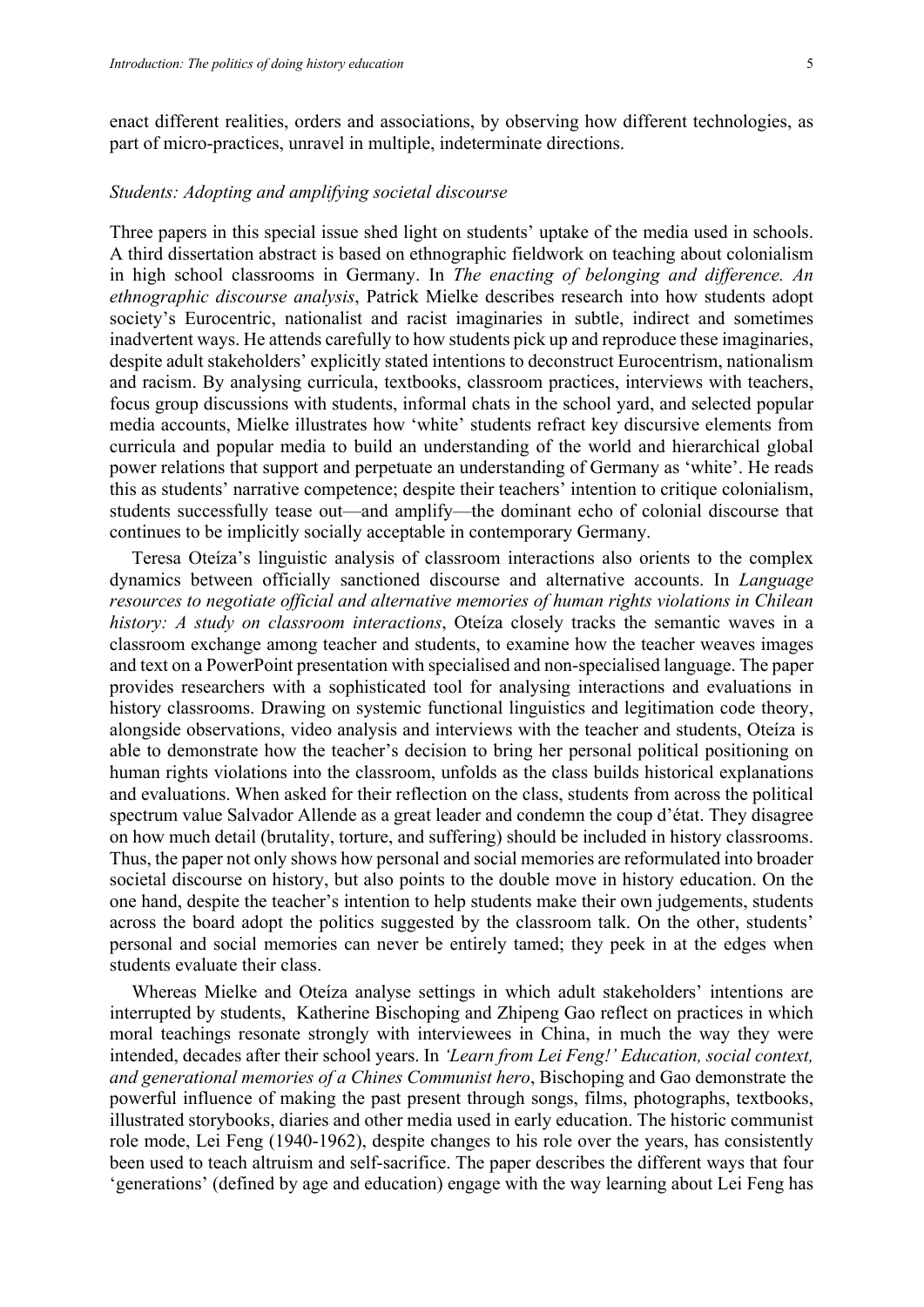affected them ('observers', 'devotees', 'transitionals' and 'light-hearted'). A striking finding is the difference between people of the same age (born in the 1950s and 1960s) who received elementary education, including significant exposure to Lei Feng as a role model, and those who had no education. The former are 'devotees', still passionate about Lei Feng, and still evidencing a revolutionary subjectivity, in their recent interviews. The latter are 'observers'; they know of Lei Feng, but are detached from the story, reflecting from a distance on the values he was supposed to embody. What is fascinating about this difference is that these interviewees grew up in the same socio-political context. Yet their differing engagement with school-based media has made a dramatic difference to their affective immersion in Lei Feng's story and their embodiment (or not) of the values associated with his life. The 'transitionals', who met impassioned materials about Lei Feng in school but were socialised in an increasingly consumerist and individualistic society, continue to feel the impact of Lei Feng as a role model, but find sophisticated rationalisations for why they do not (need to) live up to his standards. They live within the ambivalence, finding, for instance, new poems to express the tensions of making Lei Feng present in today's China.

## *Non-coherence: Holding together unruly genres of practice, coexisting pasts, and authenticity and artificiality*

Three papers alert us to non-coherence. In searching for a word to capture the blurring of genres of practice foregrounded in Duygu Gül Kaya's paper, we rejected 'hybrid' or 'merging'. Hybrid presupposes the existence of two separate entities which come together; merging also assumes the pre-existence of bounded entities. Yet in *Blurring the lines between history education and activism: How 100 Voices remembers the Armenian genocide*, Gül Kaya traces how a multimedia project in Canada overthrows notions of pre-existing genres boundaries. The genres of history education and of activism are no longer docile, orderly and governable, but unruly: doing history education as activism (or doing activism as history education) overflows traditional practices. Analysing the students' video testimonies (available on YouTube) about the genocide in Armenia, and interviews with the production team, teachers and students, Gül Kaya considers how digital media technologies have changed ways of making the past present. On the one hand, she shows how the *100 Voices* project creates coherent versions of the past: the Armenian genocide as an atrocity that needs to be remembered to help students to see history from below, understand human tragedy and feel empathy for the suffering of others. It aims to empower students to act as change agents. By participating in the project, young people shaped their own identities as both *specifically-Armenian* youth whose daily lives are impacted by the reverberations from past genocide, and also as activists for *universally-relevant* human rights. Their practice in the unruly blurred space of digital-history-activism-education makes the specific past present as a universal issue. On the other hand, Gül Kaya draws our attention to breaks and ruptures. While editing, the production team cut out silences, hesitations and other moments of non-coherence. What happens in these silences goes beyond the scope of the paper, but it hints at further ways the participants' identities spill beyond the two identities (Armenian youth and human rights activist) that are foregrounded through their video work. One specificity of video as a technology is that these silences may be edited out, whereas deletions in written texts are rarely perceptible to readers, the cut is visible to viewers. The work that goes into creating coherence can be seen.

A far more critical approach to remembrance activism is taken in Jaroslav Najbert's paper, *Guarding against the 'loss of national memory': The communist past as a controversial issue in Czech history education*. In the Czech Republic, young people learn from an early age that 'communism is bad', as one young person formulates it in this paper. Najbert teases out the epistemic and political impact when students realise that different accounts of the state socialist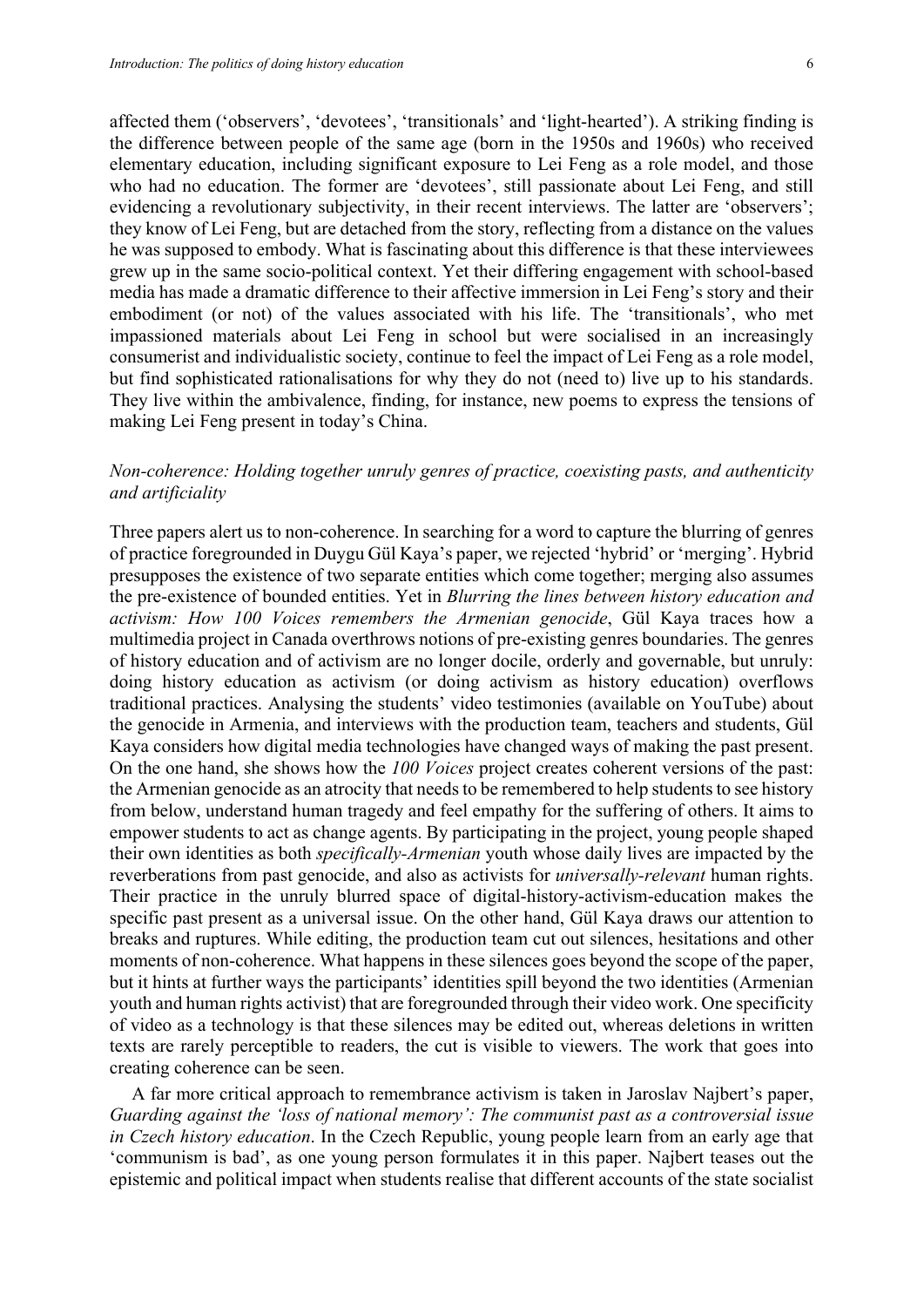era coexist in society, some of which are fond remembrances of life becoming easier, of foreign travel, and strong community relationships. The cognitive unrest experienced by students when family memories contradict the totalitarian paradigm promoted by remembrance activists (human rights and other non-governmental organisations) opens space for unruly ways of making the past present. When students not only engage with the coherent anti-communist histories in officially sanctioned educational media or activist educational projects, but also with family memory, pop culture and other alternative media practices, they make the past present in its non-coherence. This valuing of coexisting pasts, Najbert argues, is sorely lacking in current educational materials in the Czech Republic, since the main online sites for finding primary sources, documentaries or other materials are run by remembrance agents. Since their primary interest lies in condemning the communist past, these materials cannot support students to understand how historical narratives are created. By engaging with alternative educational media, including family narratives, alongside the dominant materials, students question the apparent consensus in society. They consider ambiguity, controversy and, perhaps, the coexistence of ontologically different pasts.

The 'authenticity' of family memory is not questioned in Najbert's paper. But what happens when deliberately artificial materials are used in history education? Although firmly rooted in constructivist pedagogy and prioritising the goals of critical disciplinary thinking (for example, student reflection, multiple perspectives, dispassionate analysis, metacognitive dimension of knowledge, active learning, independent knowledge construction), we read Jaroslav Pinkas and Tereza Hannemann's paper as holding together different paradigms of history education. In *A computer simulation in the context of history teaching in Czech schools: Using the 'Czechoslovakia 38-89' educational simulation*, Pinkas and Hannemann present an adventure game which explicitly uses non-authentic life stories to construct eyewitness testimonies. The testimonies use comic strip flashbacks and direct narratives in which an actor speaks (of a constructed life) to camera. This use of visibly artificial semiotic materials and the foregrounding of the virtual/semi-fictive stories within a game environment opens novel dynamics in history education. The students 'stay inside' the story (by, for example, controlling the game dynamics) and are simultaneously kept 'outside' the story (through the alienating artificial elements). The paper includes reflections from teachers and students on using the gaming simulation. Students, for instance, appreciated when the 'eyewitness' was able to 'act' authentically. This did not, however, lead to a critical analysis of witness testimony. A core insight is Pinkas and Hannemann's reflection on a bundle of ambivalences: Synthetic/prosthetic memories emerge under today's conditions of algorithmic control; yet it may be precisely our awareness of this artificiality that enables an autonomous, albeit perhaps uncritical, understanding of how the past is made present.

Overall, each paper in this special issue reflects on the question of how the past is made present in (history) education with the use of particular media. They focus on diverse issues to unpack this broad question into specific analyses, exploring in particular how students do history and enact memory practices, and the epistemic and affective work of holding noncoherences together, whether these are apparently non-coherent genres of practices (history education and activism), ambivalent pasts (coded as trauma or fondness) or authentic and artificial game elements. Considering the challenges currently facing the critical disciplinary thinking approach to history education, we hope this special issue contributes to the debate on the political nature of history education by bringing attention to concepts such as non-coherence and indeterminacy. We are very grateful to the contributors to this special issue, for ongoing discussions and reflections, and also for their patience during the publication process. By exploring the (unruly) practices of making the past present with media in specific educational settings, the contributors have found a fresh empirical angle beyond normative expectations. This enables them to approach the doings and sayings of the history classroom not only as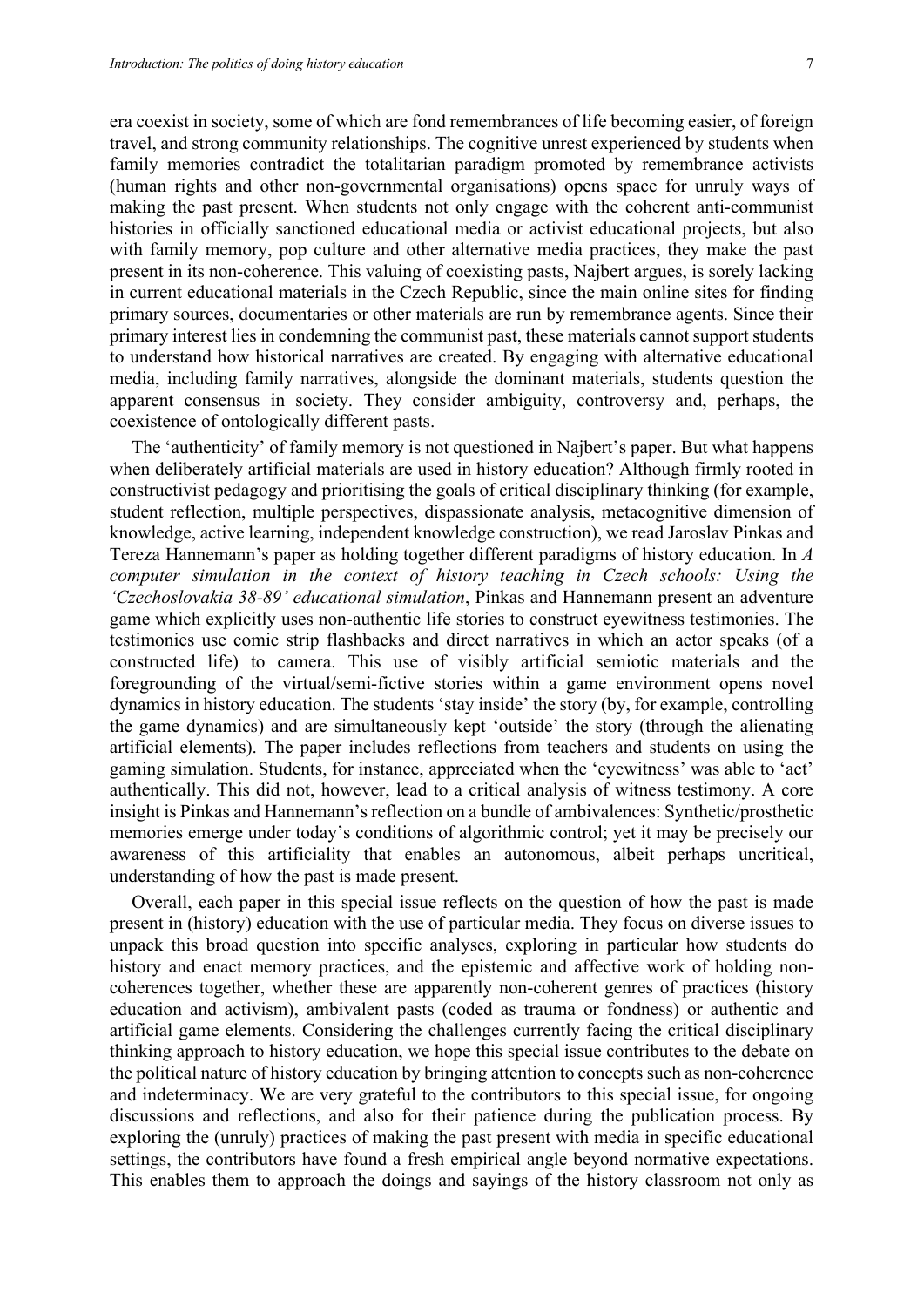cognitive learning activities that are right or wrong, but as memory practices and the 'doing' of history, firmly situated within a wider indeterminate, material-semiotic, socio-political environment.

# **References**

Ahlrichs, J.. (2019). *Die Relevanz des Beiläufigen*. Wiesbaden: Springer VS.

- Barton, K. C. & L. Levstik (2004) *Teaching for the common good*. New York, London: Routledge.
- Biesta, G. (2013). *The beautiful risk of education*. London: Paradigm Publishers.
- Borries, B. V., Fischer, C., Leutner-Ramme, S. & Meyer-Hamme, J. (2005). *Schulbuchverständnis, Richtlinienbenutzung und Reflexionsprozesse im Geschichtsunterricht. Eine qualitativ- quantitative Schüler- und Lehrerbefragung im deutschsprachigen Raum*. Neuried: Ars Una.
- Carretero, M. (2017): The teaching of recent and violent conflicts as challenges for history education. In C. Psaltis, M. Carretero & S. Cehajic-Clancy (Eds.), *History education and conflict transformation: Social psychological theories, history teaching and reconciliation* (pp. 341-377). Cham: Palgrave Macmillan.
- Chikoko, V., Glimour, D., Harber C. & J. Serf. (2011). Teaching controversial issues and teacher education in England and South Africa. *Journal of Education for Teaching: International Research and Pedagogy,* 37 (1), 5-19.
- Keßler, C.I. (2017). *Doing School: Ein ethnographischer Beitrag zur Schulkulturforschung*. Wiesbaden: VS Verlag für Sozialwissenschaften.
- Law, J., Afdal, G., Asdal, K., Lin, W., Moser, I., & Singleton, V. (2013). Modes of syncretism: Notes on non-coherence. *CRESC Working Paper* 119.
- Lévesque, S., & Zanazanian, P. (2015). "History is a verb: We learnt it best when we are doing it!" French and English Canadian prospective teachers and history. *Revista de Estudios Sociales,* 52, 32-51.
- Levstik, L., & Barton, K. C. (2015). *Doing history: Investigating with children in elementary and middle schools*. New York: Routledge.
- Loewen, J. W. (2009). *Teaching what really happened: How to avoid the tyranny of textbooks and get students excited about doing history*. New York: Teachers College Press.
- Macgilchrist, F., Christophe, B., & Binnenkade, A. (Eds.). (2015). Memory practices and history education. *Journal of Educational Memory, Media and Society*, 7 (2), Special Issue.
- McCully, A. (2012). History teaching, conflict and legacy of the past. *Education, Citizenship and Social Justice*, 7 (2), 145-159.
- Mielke, P. (2019). *Die Aushandlung von Zugehörigkeit und Differenz im Geschichtsunterricht. Eine ethnographische Diskursanalyse*. Dissertation, University of Goettingen, Germany.